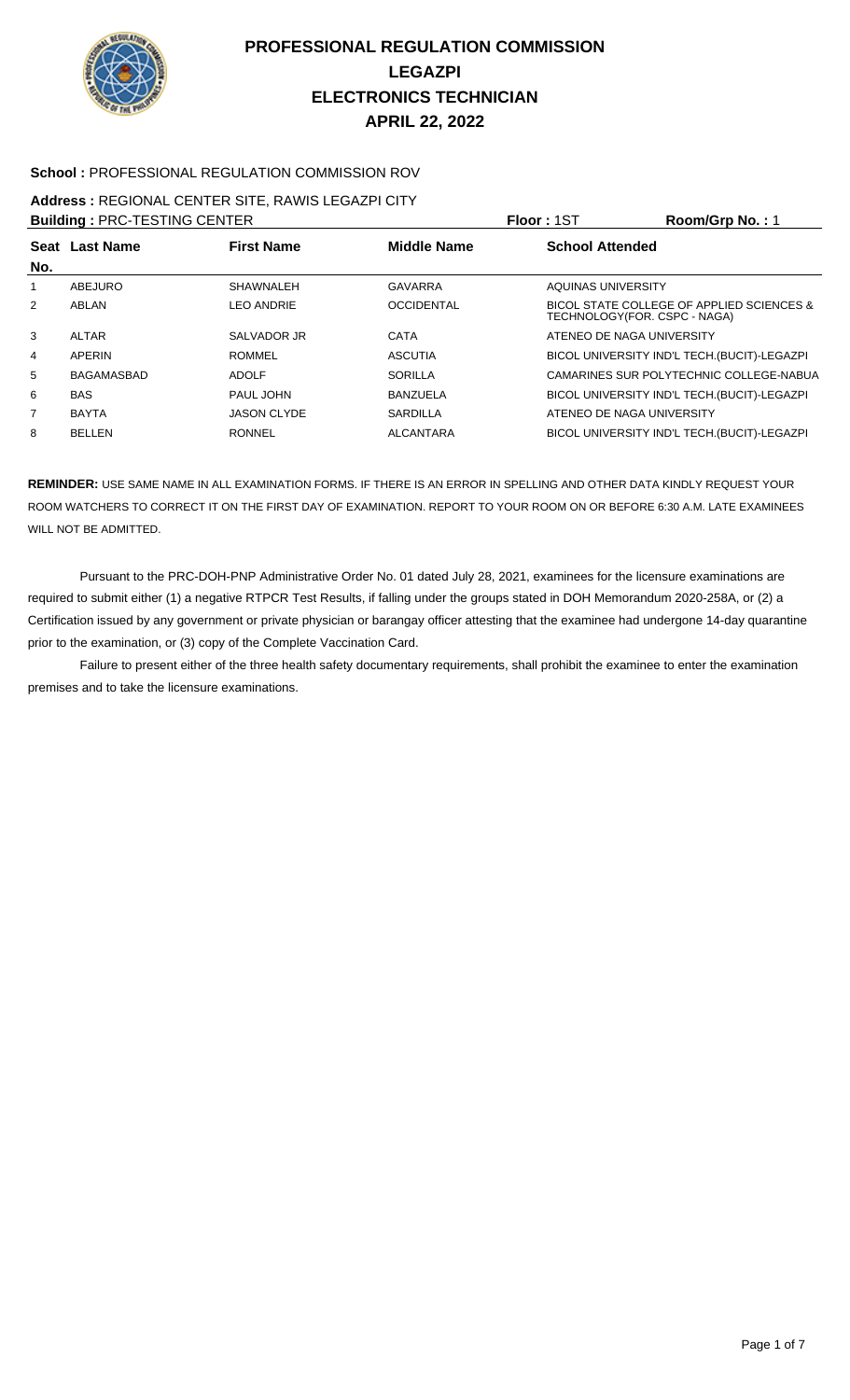

### **School :** PROFESSIONAL REGULATION COMMISSION ROV

# **Address :** REGIONAL CENTER SITE, RAWIS LEGAZPI CITY

| <b>Building: PRC-TESTING CENTER</b> |                  |                     |                    | Floor: 1ST                    | Room/Grp No.: 2                           |
|-------------------------------------|------------------|---------------------|--------------------|-------------------------------|-------------------------------------------|
| Seat<br>No.                         | <b>Last Name</b> | <b>First Name</b>   | <b>Middle Name</b> | <b>School Attended</b>        |                                           |
|                                     | <b>BERNALDEZ</b> | <b>WARREN</b>       | <b>TUBORO</b>      |                               | AMA COMPUTER COLLEGE-LEGAZPI CAMPUS       |
| $\overline{2}$                      | <b>BEROIN</b>    | <b>KIM LAURENCE</b> | <b>GARROTE</b>     |                               | CAMARINES SUR POLYTECHNIC COLLEGE-NABUA   |
| 3                                   | <b>BISCO</b>     | <b>JORGEN HUCK</b>  | <b>STA ROSA</b>    | ATENEO DE NAGA UNIVERSITY     |                                           |
| 4                                   | CABRAL           | <b>ALLYSA MARIE</b> | <b>APANTE</b>      | ATENEO DE NAGA UNIVERSITY     |                                           |
| 5                                   | <b>CACERES</b>   | <b>MARK UNITY</b>   | <b>TOLEDO</b>      | ATENEO DE NAGA UNIVERSITY     |                                           |
| 6                                   | CARATAO          | <b>JUDE ROBERT</b>  | <b>GONZALES</b>    | ATENEO DE NAGA UNIVERSITY     |                                           |
| $\overline{7}$                      | CARRETER0        | JAYBEN              | <b>ESPERA</b>      | ALBAY                         | COMPUTER ARTS & TECHNOLOGY SCHOOL-OLD     |
| 8                                   | <b>CHICA</b>     | <b>SHERWIN</b>      | <b>RECTO</b>       | TECHNOLOGY (FOR. CSPC - NAGA) | BICOL STATE COLLEGE OF APPLIED SCIENCES & |

**REMINDER:** USE SAME NAME IN ALL EXAMINATION FORMS. IF THERE IS AN ERROR IN SPELLING AND OTHER DATA KINDLY REQUEST YOUR ROOM WATCHERS TO CORRECT IT ON THE FIRST DAY OF EXAMINATION. REPORT TO YOUR ROOM ON OR BEFORE 6:30 A.M. LATE EXAMINEES WILL NOT BE ADMITTED.

 Pursuant to the PRC-DOH-PNP Administrative Order No. 01 dated July 28, 2021, examinees for the licensure examinations are required to submit either (1) a negative RTPCR Test Results, if falling under the groups stated in DOH Memorandum 2020-258A, or (2) a Certification issued by any government or private physician or barangay officer attesting that the examinee had undergone 14-day quarantine prior to the examination, or (3) copy of the Complete Vaccination Card.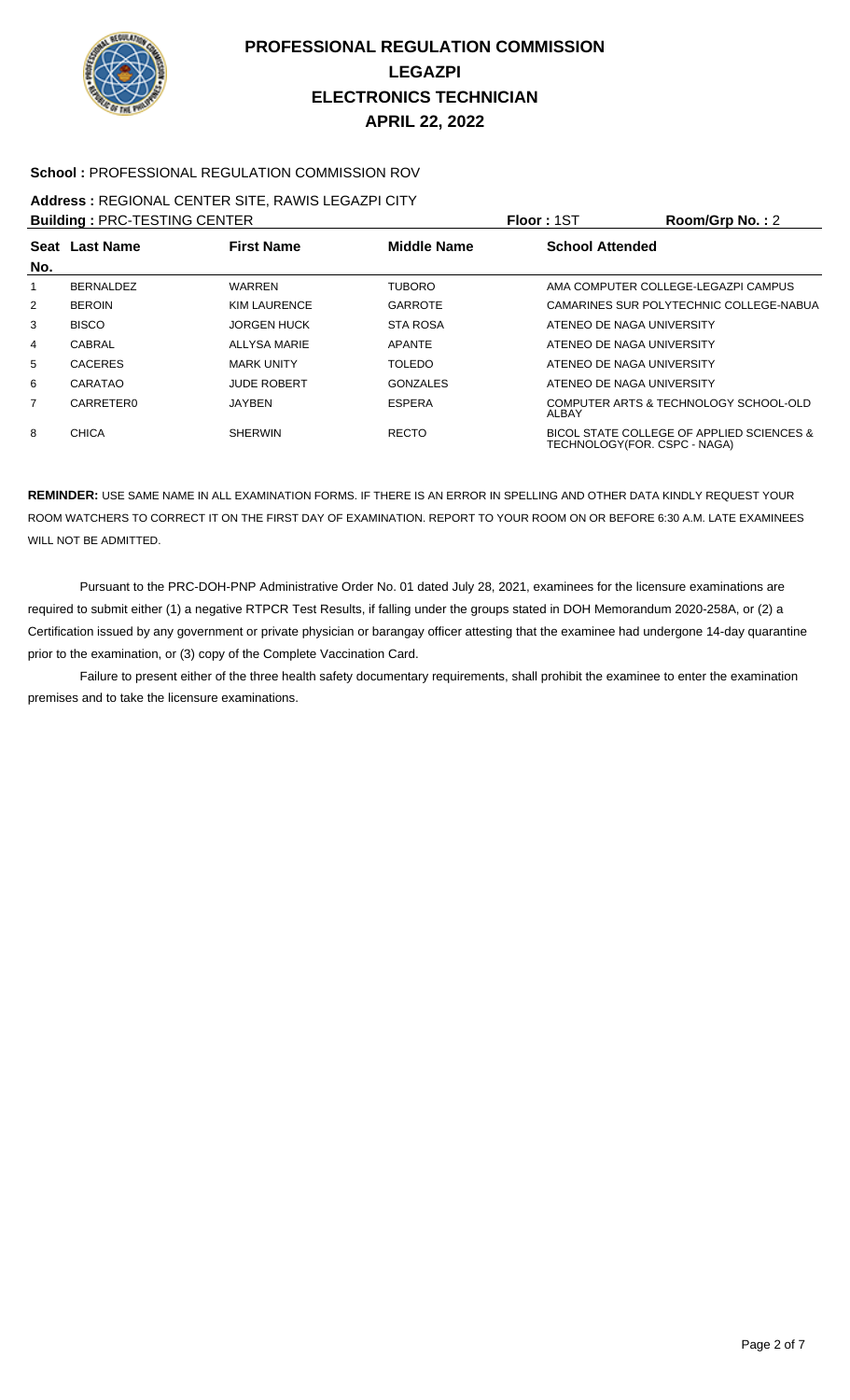

### **School :** PROFESSIONAL REGULATION COMMISSION ROV

#### **Address :** REGIONAL CENTER SITE, RAWIS LEGAZPI CITY **Building :** PRC-TESTING CENTER **Floor :** 1ST **Room/Grp No. :** 3

| <b>BUILDING: PRU-TESTING UENTER</b> |                      |                     |                  | <b>FIOOL:</b> 121<br>ROOM/Grp No.: 3                                      |
|-------------------------------------|----------------------|---------------------|------------------|---------------------------------------------------------------------------|
|                                     | Seat Last Name       | <b>First Name</b>   | Middle Name      | <b>School Attended</b>                                                    |
| No.                                 |                      |                     |                  |                                                                           |
|                                     | CU                   | <b>KEISHA BELLE</b> | <b>TORALDE</b>   | ATENEO DE NAGA UNIVERSITY                                                 |
| 2                                   | <b>DELOS ANGELES</b> | <b>JULIE RICA</b>   | <b>BELARMINO</b> | ATENEO DE NAGA UNIVERSITY                                                 |
| 3                                   | <b>ESPINAS</b>       | <b>PAUL ARTHUR</b>  | <b>LONGASA</b>   | BICOL UNIVERSITY IND'L TECH. (BUCIT)-LEGAZPI                              |
| 4                                   | <b>FILIO</b>         | <b>JUDESEL</b>      | <b>BARQUILLA</b> | UNIVERSITY OF NUEVA CACERES                                               |
| 5                                   | <b>GASIS</b>         | MARY JOY            | ABLON            | ATENEO DE NAGA UNIVERSITY                                                 |
| 6                                   | <b>JOB</b>           | TRISHIA MAE         | <b>FANDIÑO</b>   | UNIVERSITY OF NUEVA CACERES                                               |
| $\overline{7}$                      | <b>JOVEN</b>         | <b>JOSEPHINE</b>    | <b>SAMANTELA</b> | CAMARINES SUR POLYTECHNIC COLLEGE-NABUA                                   |
| 8                                   | LARGO                | MA. ZYRA            | <b>REORIZO</b>   | BICOL STATE COLLEGE OF APPLIED SCIENCES &<br>TECHNOLOGY(FOR. CSPC - NAGA) |

**REMINDER:** USE SAME NAME IN ALL EXAMINATION FORMS. IF THERE IS AN ERROR IN SPELLING AND OTHER DATA KINDLY REQUEST YOUR ROOM WATCHERS TO CORRECT IT ON THE FIRST DAY OF EXAMINATION. REPORT TO YOUR ROOM ON OR BEFORE 6:30 A.M. LATE EXAMINEES WILL NOT BE ADMITTED.

 Pursuant to the PRC-DOH-PNP Administrative Order No. 01 dated July 28, 2021, examinees for the licensure examinations are required to submit either (1) a negative RTPCR Test Results, if falling under the groups stated in DOH Memorandum 2020-258A, or (2) a Certification issued by any government or private physician or barangay officer attesting that the examinee had undergone 14-day quarantine prior to the examination, or (3) copy of the Complete Vaccination Card.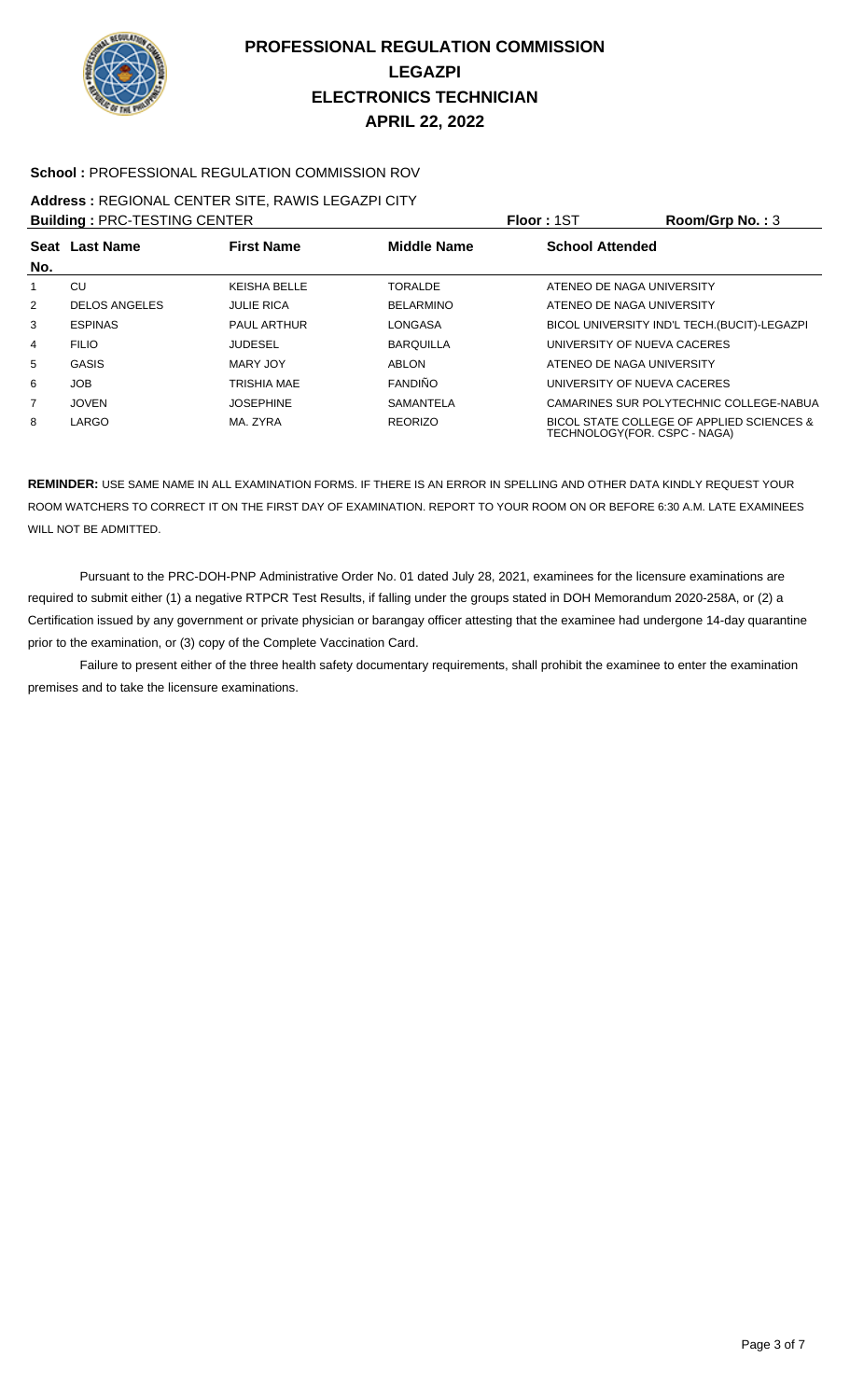

### **School :** PROFESSIONAL REGULATION COMMISSION ROV

#### **Address :** REGIONAL CENTER SITE, RAWIS LEGAZPI CITY **Building :** PRC-TESTING CENTER **Floor :** 1ST **Room/Grp No. :** 4

| <b>BUILDING : PRU-TESTING UENTER</b> |                 |                      |                    | <b>FIUUT. 131</b><br>$\overline{N}$          |
|--------------------------------------|-----------------|----------------------|--------------------|----------------------------------------------|
|                                      | Seat Last Name  | <b>First Name</b>    | <b>Middle Name</b> | <b>School Attended</b>                       |
| No.                                  |                 |                      |                    |                                              |
| 1                                    | LUMABAD         | <b>PETERSON</b>      | <b>CEZAR</b>       | CAMARINES SUR POLYTECHNIC COLLEGE-NABUA      |
| 2                                    | <b>LUNJAS</b>   | KATHRINE             | <b>CLET</b>        | BICOL UNIVERSITY IND'L TECH. (BUCIT)-LEGAZPI |
| 3                                    | <b>LUZ</b>      | <b>CATHERINE</b>     | MARMOL             | CAMARINES SUR POLYTECHNIC COLLEGE-NABUA      |
| 4                                    | <b>MARTINEZ</b> | MARK JOSEPH          | CANARIA            | UNIVERSITY OF NUEVA CACERES                  |
| 5                                    | <b>MENCHERO</b> | <b>IAN JEFFREY</b>   | <b>REY</b>         | ATENEO DE NAGA UNIVERSITY                    |
| 6                                    | <b>MONTALBO</b> | <b>JANELLE MARIS</b> | <b>MACALINO</b>    | UNIVERSITY OF NUEVA CACERES                  |
| $\overline{7}$                       | <b>MONTARDE</b> | <b>JOSHUA</b>        | <b>TRESVALLES</b>  | ATENEO DE NAGA UNIVERSITY                    |
| 8                                    | <b>MOSO</b>     | PATRICIA JAMIE       | <b>SALVACION</b>   | UNIVERSITY OF NUEVA CACERES                  |
|                                      |                 |                      |                    |                                              |

**REMINDER:** USE SAME NAME IN ALL EXAMINATION FORMS. IF THERE IS AN ERROR IN SPELLING AND OTHER DATA KINDLY REQUEST YOUR ROOM WATCHERS TO CORRECT IT ON THE FIRST DAY OF EXAMINATION. REPORT TO YOUR ROOM ON OR BEFORE 6:30 A.M. LATE EXAMINEES WILL NOT BE ADMITTED.

 Pursuant to the PRC-DOH-PNP Administrative Order No. 01 dated July 28, 2021, examinees for the licensure examinations are required to submit either (1) a negative RTPCR Test Results, if falling under the groups stated in DOH Memorandum 2020-258A, or (2) a Certification issued by any government or private physician or barangay officer attesting that the examinee had undergone 14-day quarantine prior to the examination, or (3) copy of the Complete Vaccination Card.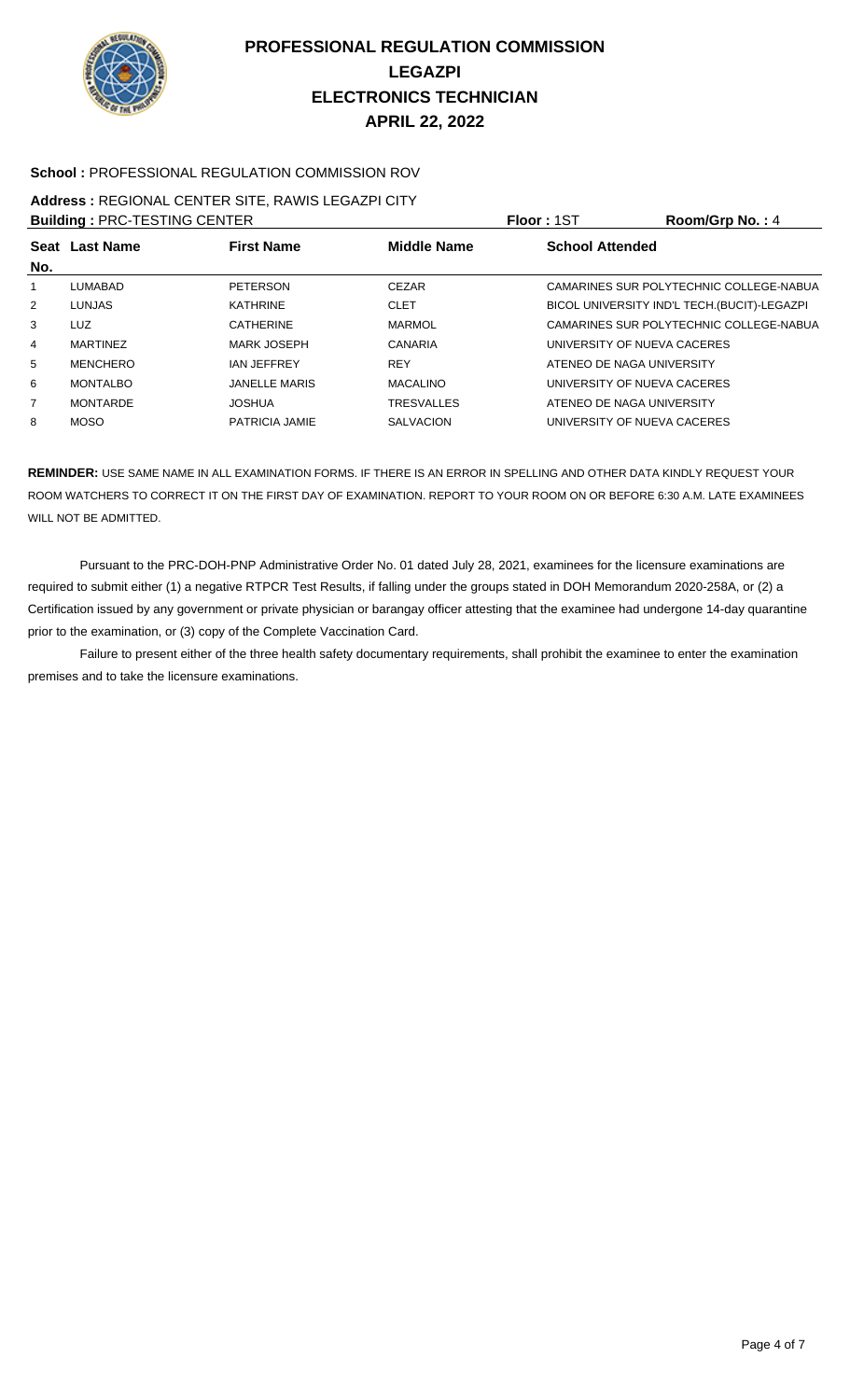

### **School :** PROFESSIONAL REGULATION COMMISSION ROV

### **Address :** REGIONAL CENTER SITE, RAWIS LEGAZPI CITY

**Building :** PRC-TESTING CENTER **Floor :** 1ST **Room/Grp No. :** 5

| No.            | Seat Last Name     | <b>First Name</b>    | <b>Middle Name</b> | <b>School Attended</b>                                                     |
|----------------|--------------------|----------------------|--------------------|----------------------------------------------------------------------------|
|                | <b>NAGUNA</b>      | <b>JOHNERY</b>       | <b>BELARMINO</b>   | BICOL STATE COLLEGE OF APPLIED SCIENCES &<br>TECHNOLOGY(FOR. CSPC - NAGA)  |
| 2              | <b>ONG</b>         | CHRISTIAN IVAN       | TEJADA             | ATENEO DE NAGA UNIVERSITY                                                  |
| 3              | <b>OROZCO</b>      | <b>MA MICHELLE</b>   | CABAL              | BICOL STATE COLLEGE OF APPLIED SCIENCES &<br>TECHNOLOGY (FOR. CSPC - NAGA) |
| 4              | <b>PALMA</b>       | <b>JOHN MART</b>     | <b>ROSALES</b>     | ATENEO DE NAGA UNIVERSITY                                                  |
| 5              | <b>PEÑA</b>        | <b>SHAWN MICHAEL</b> | MARGALLO           | ATENEO DE NAGA UNIVERSITY                                                  |
| 6              | <b>PENTECOSTES</b> | <b>JONELLE</b>       | <b>CUADRO</b>      | BICOL STATE COLLEGE OF APPLIED SCIENCES &<br>TECHNOLOGY (FOR. CSPC - NAGA) |
| $\overline{7}$ | <b>PORNILLOS</b>   | <b>CHRISTINE JOY</b> | <b>HABER</b>       | BICOL STATE COLLEGE OF APPLIED SCIENCES &<br>TECHNOLOGY(FOR. CSPC - NAGA)  |
| 8              | <b>PORTUGAL</b>    | <b>SHENALYN</b>      | <b>DELUANA</b>     | UNIVERSITY OF NORTHEASTERN PHILIPPINES                                     |
|                |                    |                      |                    |                                                                            |

**REMINDER:** USE SAME NAME IN ALL EXAMINATION FORMS. IF THERE IS AN ERROR IN SPELLING AND OTHER DATA KINDLY REQUEST YOUR ROOM WATCHERS TO CORRECT IT ON THE FIRST DAY OF EXAMINATION. REPORT TO YOUR ROOM ON OR BEFORE 6:30 A.M. LATE EXAMINEES WILL NOT BE ADMITTED.

 Pursuant to the PRC-DOH-PNP Administrative Order No. 01 dated July 28, 2021, examinees for the licensure examinations are required to submit either (1) a negative RTPCR Test Results, if falling under the groups stated in DOH Memorandum 2020-258A, or (2) a Certification issued by any government or private physician or barangay officer attesting that the examinee had undergone 14-day quarantine prior to the examination, or (3) copy of the Complete Vaccination Card.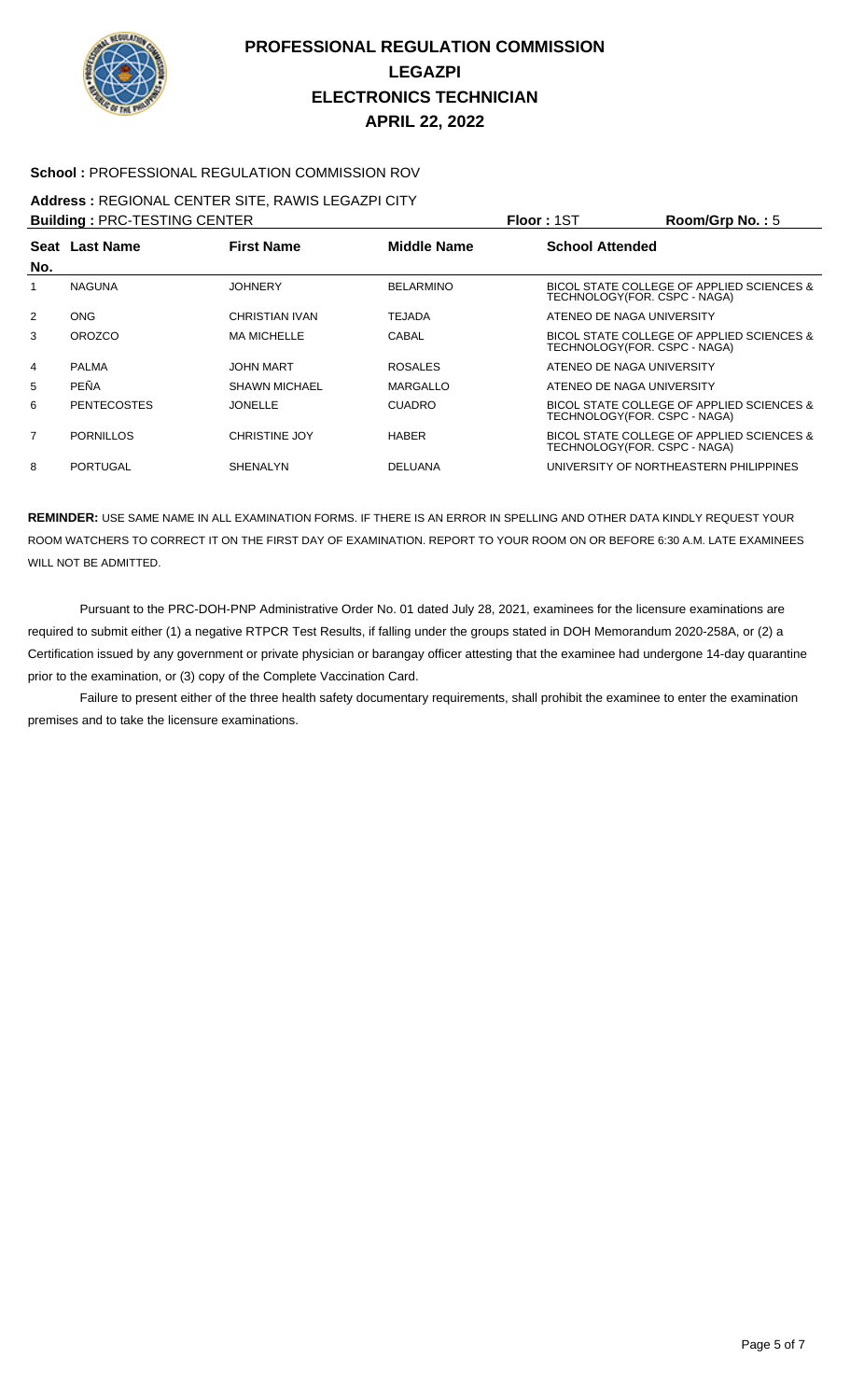

### **School :** PROFESSIONAL REGULATION COMMISSION ROV

### **Address :** REGIONAL CENTER SITE, RAWIS LEGAZPI CITY

|     | <b>Building: PRC-TESTING CENTER</b> |                      |                    | Floor: 2ND                     | Room/Grp No.: $6$                            |
|-----|-------------------------------------|----------------------|--------------------|--------------------------------|----------------------------------------------|
| No. | Seat Last Name                      | <b>First Name</b>    | <b>Middle Name</b> | <b>School Attended</b>         |                                              |
|     | <b>PRADES</b>                       | <b>MADEL ROSE</b>    | <b>MONTE</b>       | ATENEO DE NAGA UNIVERSITY      |                                              |
| 2   | <b>PUCHE</b>                        | <b>JOSEPH</b>        | <b>AJERO</b>       |                                | BICOL UNIVERSITY IND'L TECH. (BUCIT)-LEGAZPI |
| 3   | <b>QUIÑONES</b>                     | <b>RENEA LYNETTE</b> | DEL ROSARIO        | TECHNOLOGY(FOR. CSPC - NAGA)   | BICOL STATE COLLEGE OF APPLIED SCIENCES &    |
| 4   | REJANO                              | <b>EVIT</b>          | <b>SAMSON</b>      | DEVERA INSTITUTE OF TECHNOLOGY |                                              |
| 5   | <b>RELUCIO</b>                      | <b>VEANNE JOY</b>    | CALPE              |                                | CAMARINES SUR POLYTECHNIC COLLEGE-NABUA      |
| 6   | <b>ROMERO</b>                       | RANNELL              | <b>MARCAIDA</b>    |                                | BICOL UNIVERSITY IND'L TECH. (BUCIT)-LEGAZPI |
|     | <b>RONDA</b>                        | RAIZA LOUISE         | <b>JOVILLANO</b>   | UNIVERSITY OF NUEVA CACERES    |                                              |

**REMINDER:** USE SAME NAME IN ALL EXAMINATION FORMS. IF THERE IS AN ERROR IN SPELLING AND OTHER DATA KINDLY REQUEST YOUR ROOM WATCHERS TO CORRECT IT ON THE FIRST DAY OF EXAMINATION. REPORT TO YOUR ROOM ON OR BEFORE 6:30 A.M. LATE EXAMINEES WILL NOT BE ADMITTED.

 Pursuant to the PRC-DOH-PNP Administrative Order No. 01 dated July 28, 2021, examinees for the licensure examinations are required to submit either (1) a negative RTPCR Test Results, if falling under the groups stated in DOH Memorandum 2020-258A, or (2) a Certification issued by any government or private physician or barangay officer attesting that the examinee had undergone 14-day quarantine prior to the examination, or (3) copy of the Complete Vaccination Card.